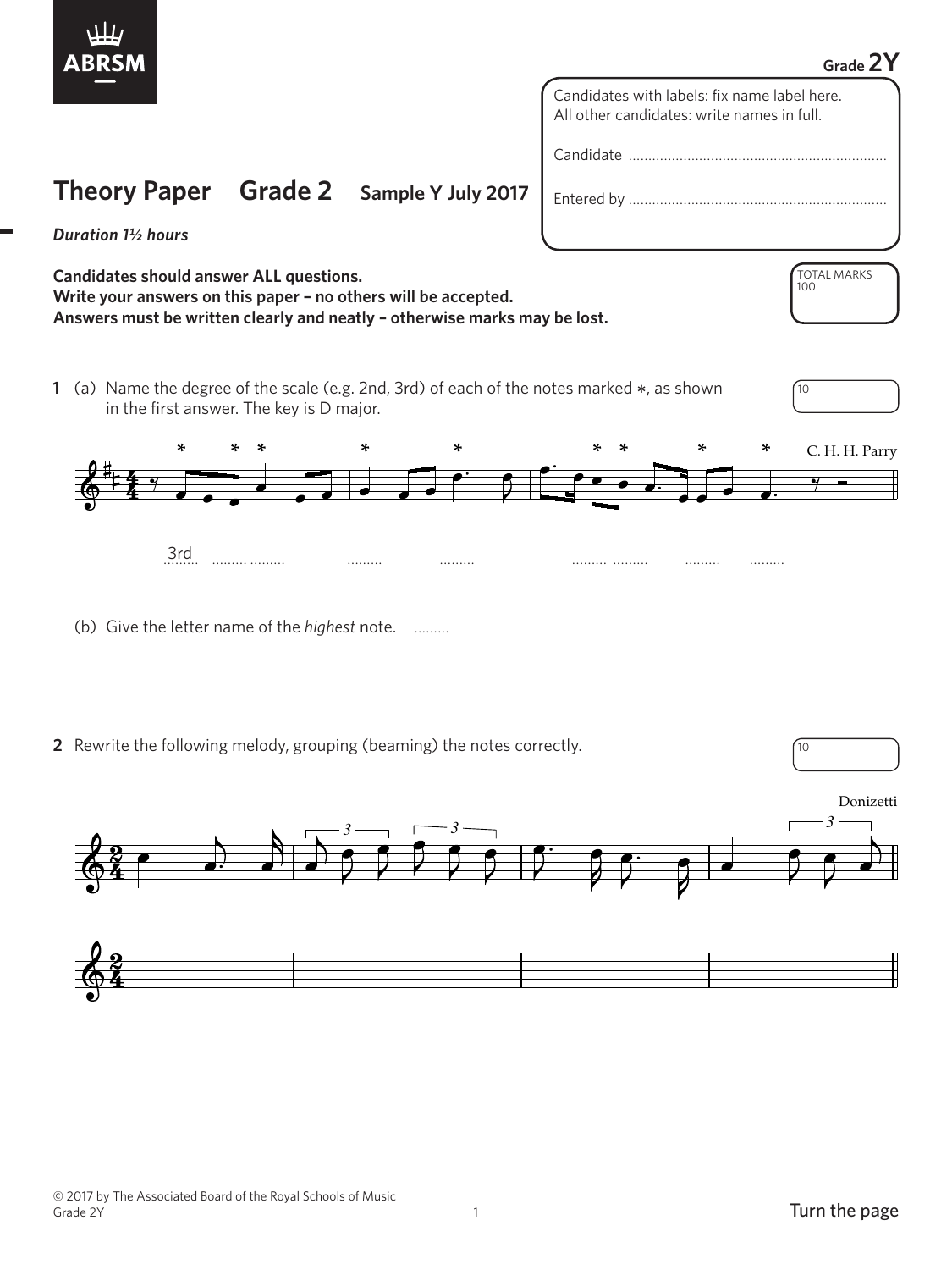**3** Add the correct clef and key signature to each of these tonic triads.



**4** (a) Rewrite these treble clef notes in the bass clef, keeping the pitch the same.  $\sqrt{10}$ The first answer is given.

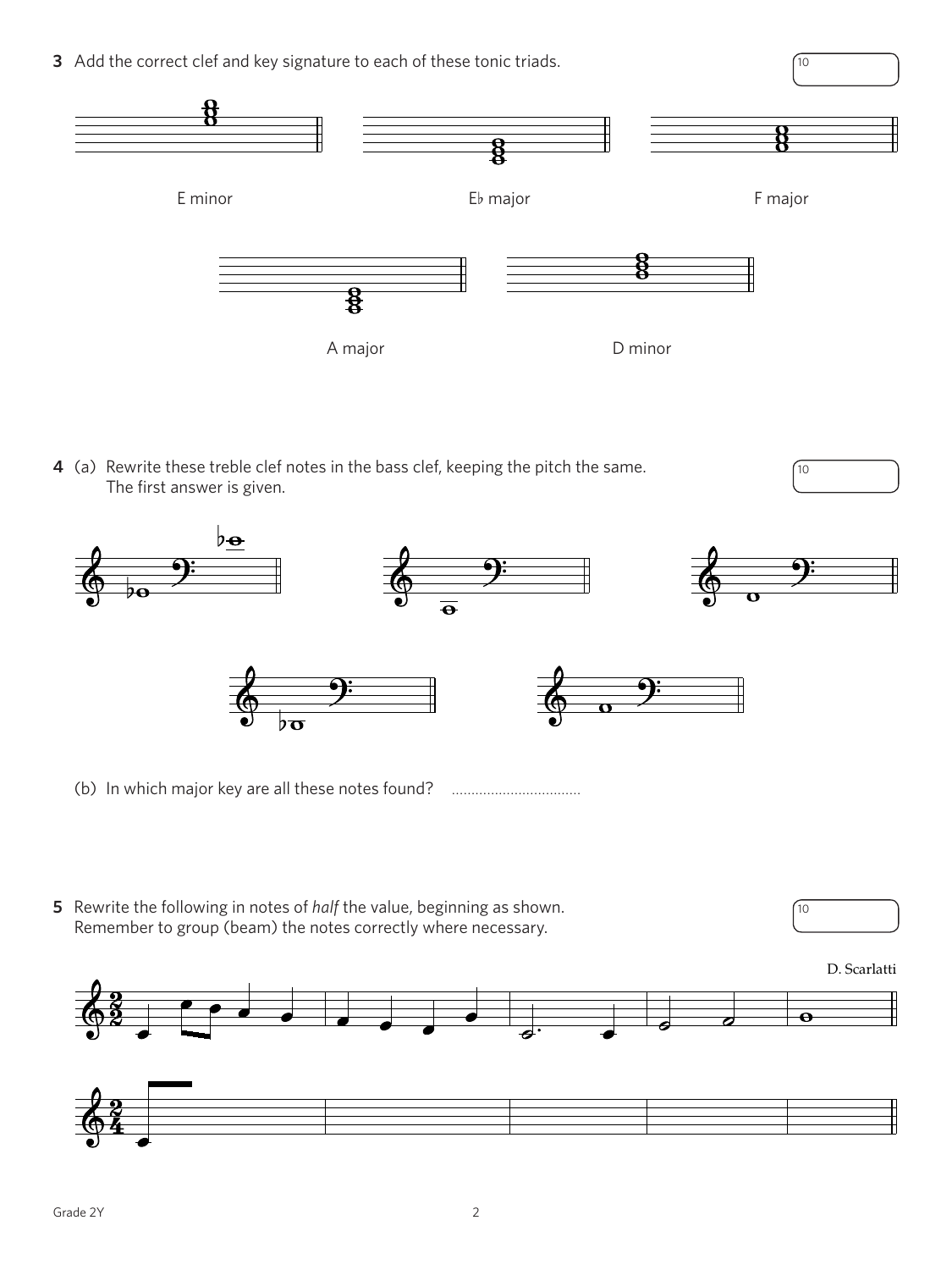**6** Add the correct rest(s) at the places marked  $*$  in these two melodies to make each bar complete.  $\int$ <sup>10</sup>